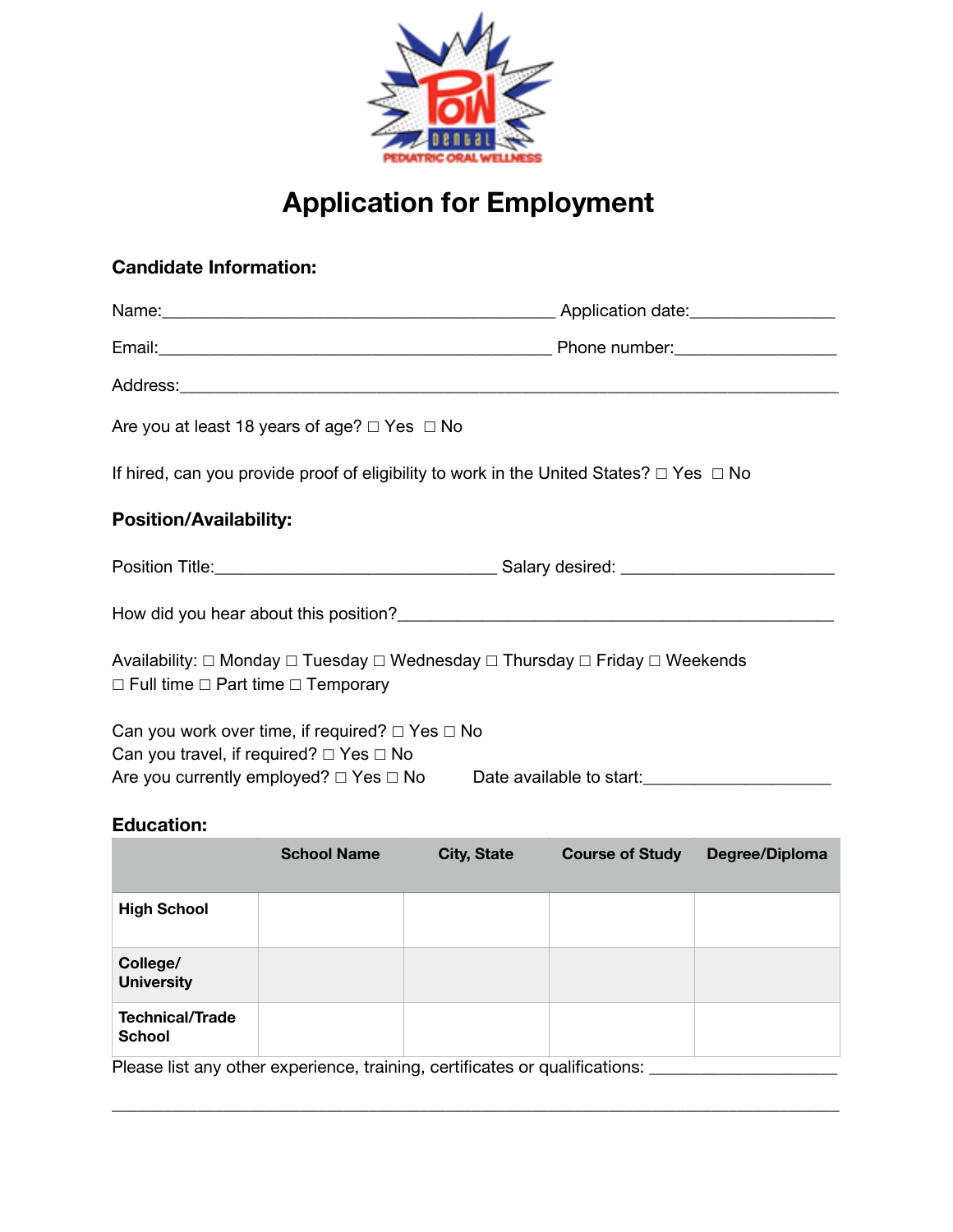## **Professional License:**

| <b>Type of License</b> | <b>License Number</b> | <b>State</b> | Is your license<br>current? |
|------------------------|-----------------------|--------------|-----------------------------|
|                        |                       |              |                             |
|                        |                       |              |                             |
|                        |                       |              |                             |

### **Employment:**

Please list all present and past employment starting with your most recent employer. You must complete this section even if attaching a resume.

| <b>Name of Employer</b> | <b>Address</b>                      | <b>Telephone</b>                           | <b>Dates Employed</b>      |
|-------------------------|-------------------------------------|--------------------------------------------|----------------------------|
| Job title               | <b>Supervisor name and</b><br>title | May we contact this<br>employer? Yes or No | <b>Reason for leaving?</b> |
|                         |                                     |                                            |                            |
|                         |                                     |                                            |                            |
| <b>Name of Employer</b> | <b>Address</b>                      | <b>Telephone</b>                           | <b>Dates Employed</b>      |
| Job title               | <b>Supervisor name and</b><br>title | May we contact this<br>employer? Yes or No | <b>Reason for leaving?</b> |
|                         |                                     |                                            |                            |
|                         |                                     |                                            |                            |
| <b>Name of Employer</b> | <b>Address</b>                      | <b>Telephone</b>                           | <b>Dates Employed</b>      |
| Job title               | <b>Supervisor name and</b><br>title | May we contact this<br>employer? Yes or No | <b>Reason for leaving?</b> |
|                         |                                     |                                            |                            |
|                         |                                     |                                            |                            |